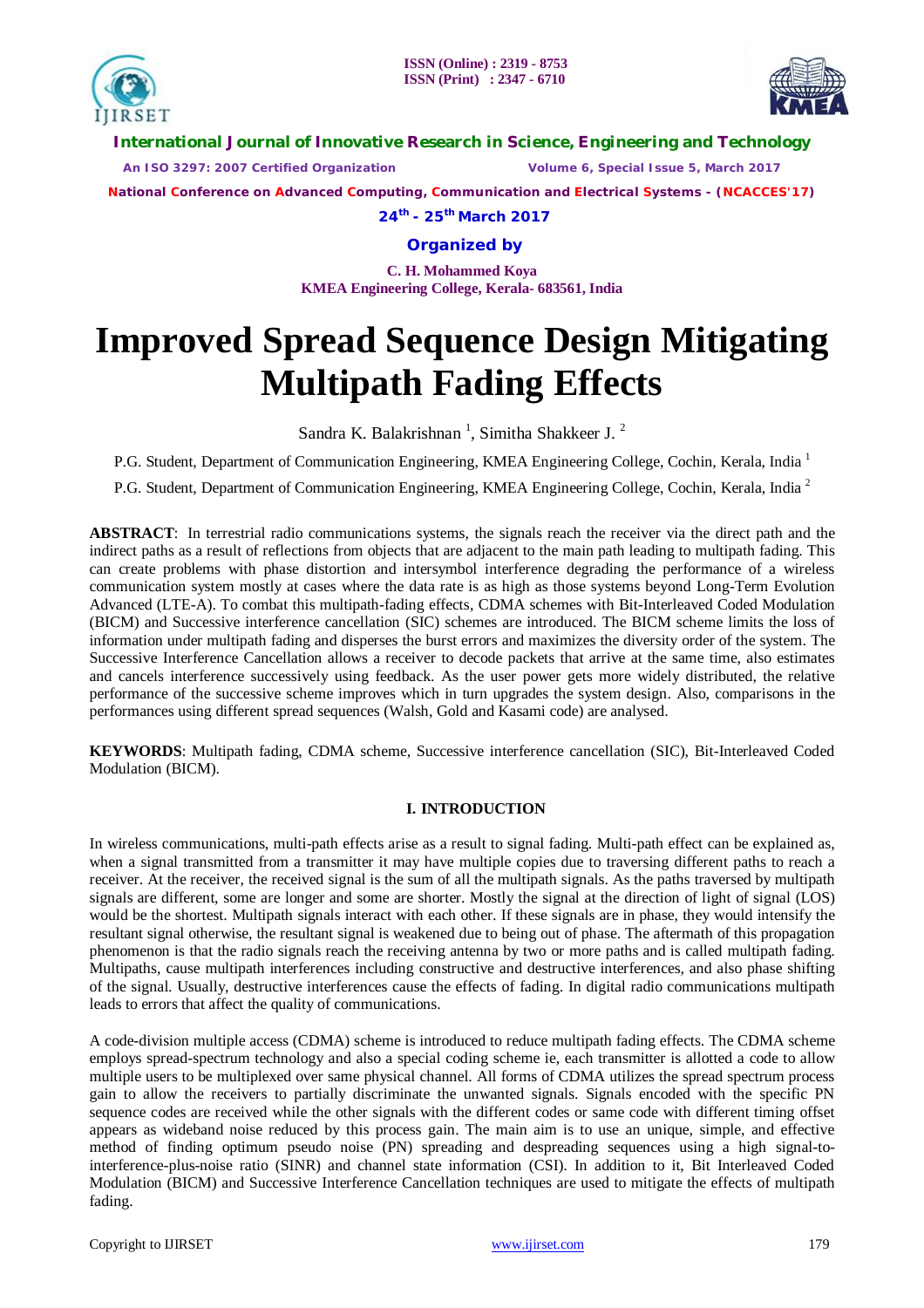In [1], the authors proposed a method of designing the spreading and despreading sequences so as to maximize the SINR and mitigate the effects of the frequency selective fading. Also the generated PN sequences are not made available to a jammer, in general, but only to the sources and destinations. In [2], joint transmitter-receiver adaptation is studied for the reverse links of a direct sequence-code division multiple access (DS-CDMA) system with that of the short signature sequences. Adaptive algorithms are derived, estimating the transmitter coefficients in the presence of multipath. In [3], the modification of an 'amplify and forward relay' transmission scheme where relays use random signatures to access the channel is proposed. The system has been studied in terms of spectral efficiency, mainly considering the asymptotic regime like: when the number of transmitted symbols together with the signature length grows without bound but with constant ratio, it is indeed possible to effectively remove the dependence on the realization of the spreading sequences.

In [4], the adaptive minimum mean square error (MMSE) detection together with the successive interference cancellation is considered. Through the theoretical analysis and the numerical examples, it is observed that the proposed detector gives a superior performance to the existing ones in the terms of the asymptotic multiuser efficiency (AME) and the bit error rate (BER). Also a better performance to a simple SIC and an adaptive MMSE detector even for the weakest user. Although the proposed detectors have relatively increased the complexities over a simple SIC and adaptive MMSE detectors, it seems to be quite promising in a near–far situation. In the paper [5], a design of iterative multi user detection (MUD) for BCIM signals in CDMA systems with multipath Rayleigh fading channels is explained. In [6], the performance of maximal-length, Gold and Kasami codes as spreading sequences in CDMA systems are evaluated.

Paper is organized as follows. Section II describes the related work in which SIC and BICM techniques are explained to overcome the multipath fading effects. Section III presents the experimental results showing the comparison in performances of different spreading codes: Walsh, Gold and Kasami codes. Finally Section IV presents the conclusion.

### **II. RELATED WORK**

To combat the deleterious effects of multiple-access interference (MAI) the system designed uses CDMA scheme with techniques like Successive Interference Cancellation (SIC) and Bit Interleaved Coded Modulation (BICM) achieving better performance. No direct links between the sources and the destinations because their distances are far away, and the received signal strengths are too weak to use, compared with signals from relays. The relay operates in a halfduplex mode and it is assumed that all channels undergo frequency-selective fading.

The technique of SIC is based on the explanation that if in a system where multiple signals are interfering with each other and each signal is estimated individually serially , then the interference effects of an estimated signal can be eliminated from the signals that is yet to be estimated, increasing the reliability of remaining signals. The linear MMSE filter detection method is mostly used within the process to estimate the symbols. The order in which a SIC processing cancels the estimated signals can make a huge difference to the overall error rate performance of the detection algorithm. If the signal being estimated has a greater effect of interference than others, if the signal being estimated has a high level of interference, then the symbol estimate has a greater chance of being inaccurate. If the inaccuracy generated is used for cancellation in the algorithm this may lead the other signals to also be estimated incorrectly known to be error propagation. To reduce this effect, we order the signals by the greatest associated channel power first and then weakest last. Also it ensures that signals with better SINR are estimated first. Finally the interferer with highest power is cancelled first to improve the SINR of the remaining signals to come. The ordering by channel power is called as Ordered SIC or the VBLAST algorithm.

BICM is considered as a highly influencing technique for coded modulation in fading channels. BICM, makes use of bit-wise interleaving at the encoder output and an appropriate metric at the decoder. By doing so it can achieve a better performance Based on the maximum a posterior (MAP) decoding rules the received BICM signals are demodulated and decoded. The decoder outputs are not only used to cancel both multiple access interference (MAI) and intersymnbo1 interference (ISI) but also to demap the high order modulation symbols.

In this paper we consider the design of iterative Multi-User Detection (MUD) for BCIM signals in coded CDMA systems with the multipath Rayleigh fading channels. The BCIM increases the bandwidth efficiency at the expense of higher power consumption which can be overcome by iterative processing. This can be explained in two loops, the outer loop consisting of SIC and MMSE filter to eliminate MAI and ISI and the inner loop consists of a demapper, a deinterleaver and a decoder. As the number of iterations increase, so does the reliability and hence the system performance.

The spread sequence design using SIC and BICM schemes are checked for different spreading codes; Walsh, Kasami and Gold codes & their performance comparisons are studied.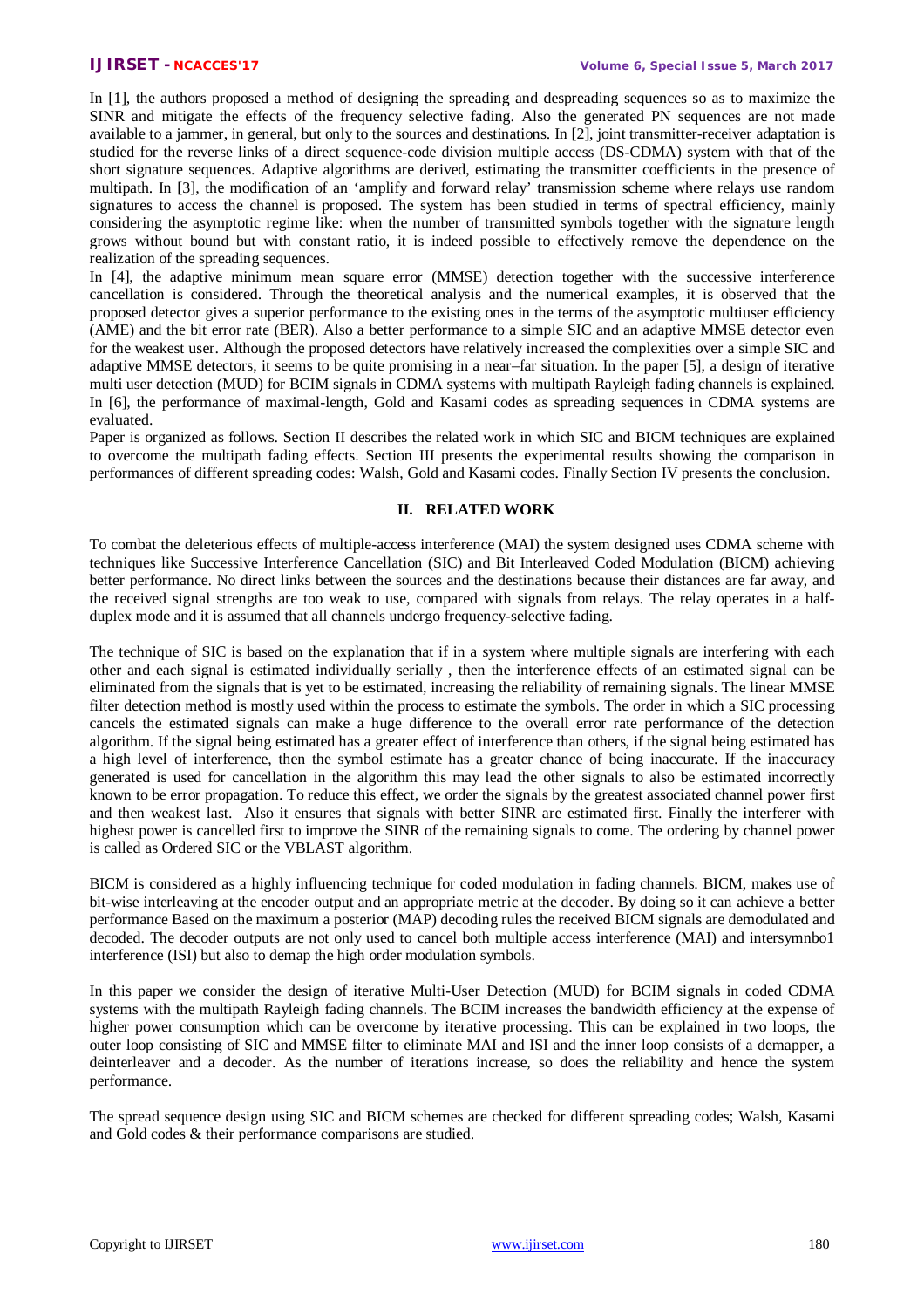## **III. EXPERIMENTAL RESULTS**

Figure 1 plots different code Signal-to-Noise ratio (SNRs) to Bit Error Rate (BER) for uplink through a Rayleigh channel. It is observed that Gold code (line coloured blue) is having the best signal strength with comparatively less BER compared with Walsh (line coloured red) and Kasami (line coloured magenta) Codes.



Fig.1 SNR for Walsh, Gold and Kasami codes Vs BER for up-link

Figure 2 plots different code Signal-to-Noise ratio (SNRs) to Bit Error Rate (BER) for downlink through a Rayleigh channel. It is observed that Gold code (line coloured green) is having the best signal strength with comparatively less BER compared with Walsh (line coloured black) and Kasami (line coloured yellow) Codes.



Fig.2 SNR for Walsh, Gold and Kasami codes Vs BER for downlink

Figure 3 plots the performances of different codes w.r.t their code lengths. It is observed that Gold code (line coloured red) is having a better performance compared with Walsh (line coloured green) and Kasami (line coloured blue) Codes. Also Kasami codes are next to Gold codes performance wise.